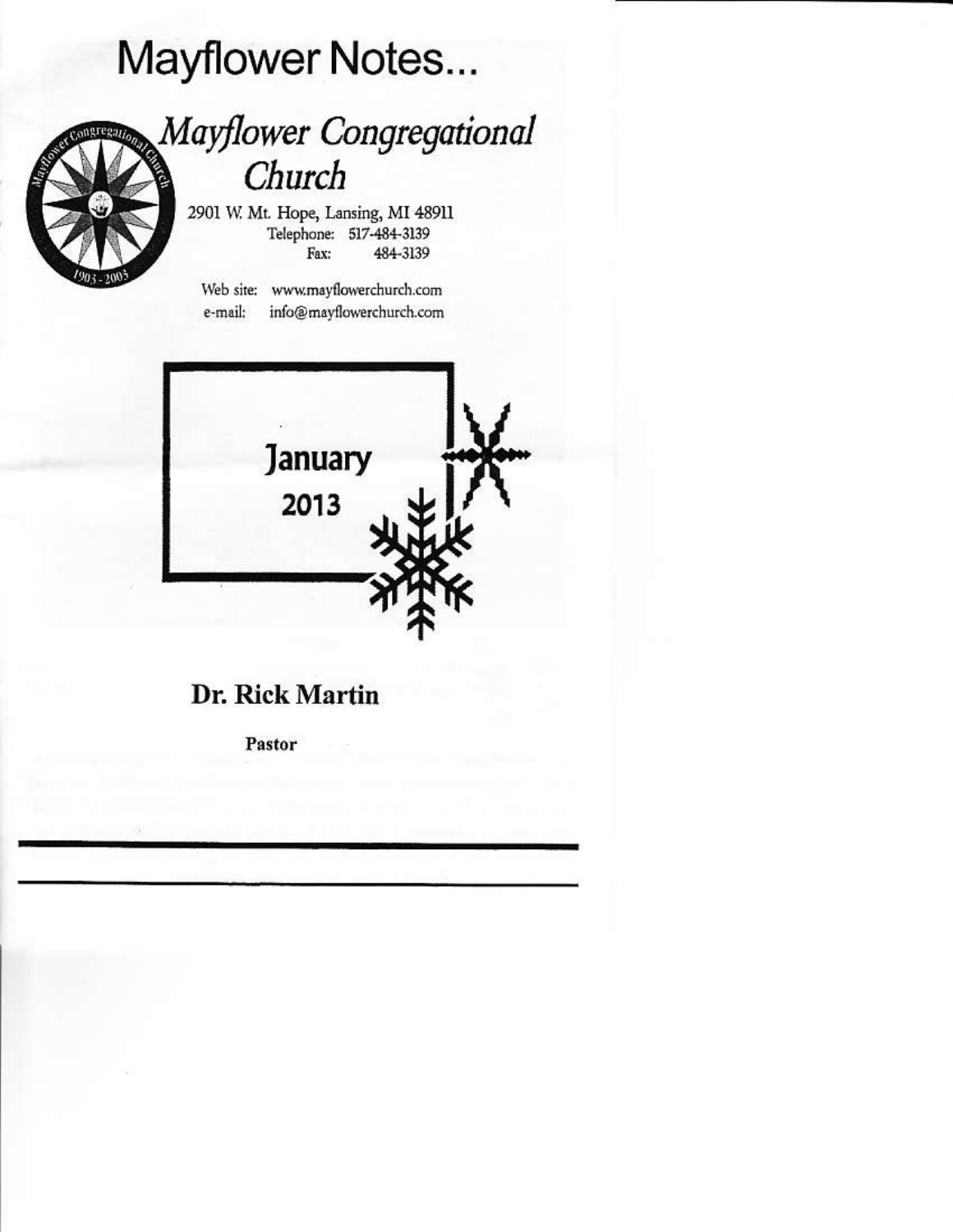



**Annual Meeting** 

In accordance with our Constitution and the requirements of Michigan statute, you are hereby notified that the Annual Meeting of Mayflower Congregational Church will be held on Sunday, January 20, 2013, immediately after church in the Social hall. Agenda items should be given to Lay Leader Fred Lowe before the meeting.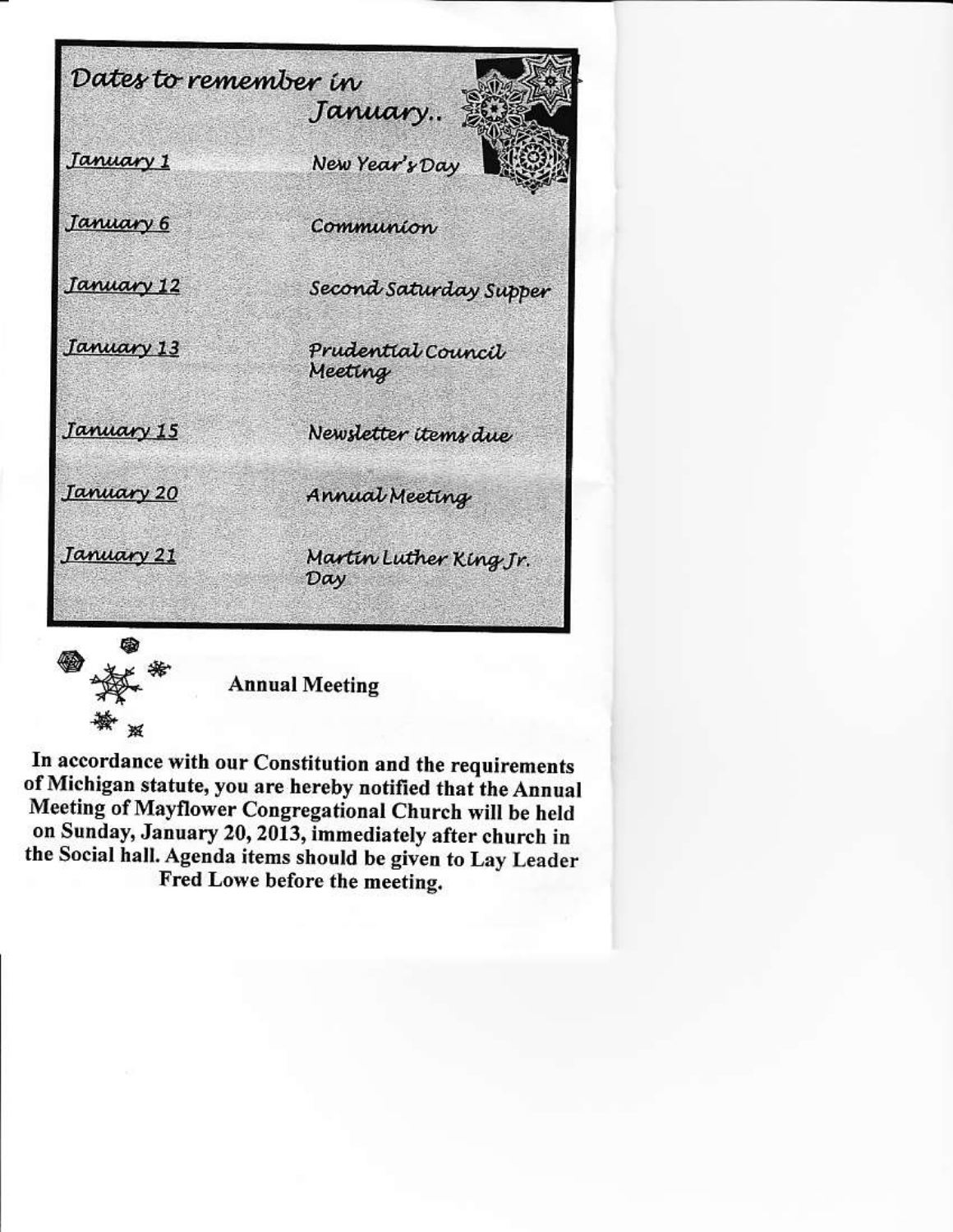From the Pastor's Desk

Happy New Year! 2013 is here (the Mayan calendar recycled without the world ending, imagine that). "Happy New Year" is not only my greeting to you, but it is also my prayer for you in 2013.

Happy: Happiness is more dependent upon your choice to be happy than what is happening to "make" you happy. Our attitude is more in our control than we would like to admit. We can choose to see the glass have full instead of half empty. We can choose to see the positives instead of dwelling on the negatives (every person's life always has both all the time). We can choose to trust God instead of worrying about the unknown. Our attitude (and feelings) follow our behavior. My prayer for you is you will choose to be happier more often in 2013.

New: My brain thinks in calendars (not sure how that will work in Heaven). A new year, new month, new week, new day and even new moment. Everything leading up to where I am is history - can't be changed, doesn't have to negatively affect my future. It is a new year, thus it can be a good year as I choose to be happier, healthier, make better choices and enhance my relationship with God and people. It can be a new beginning for every area of my life.

Year: I cannot believe how fast the years have gone by. They aren't slowing down any either. A lifetime doesn't seem as far away as it did 40 years ago. What is important also is very different now than it was decades ago. I wish I had done some things differently. Can't change that, but I can make some wiser choices from here on in; basically being the person He created me to be and doing what He wants me to be doing.

#### Jeremiah 29:11

For I know the plans I have for you," declares the Lord, "plans to prosper you and not to harm you, plans to give you hope and a future. (might as well start in 2013).

Happy New Year! Amen.

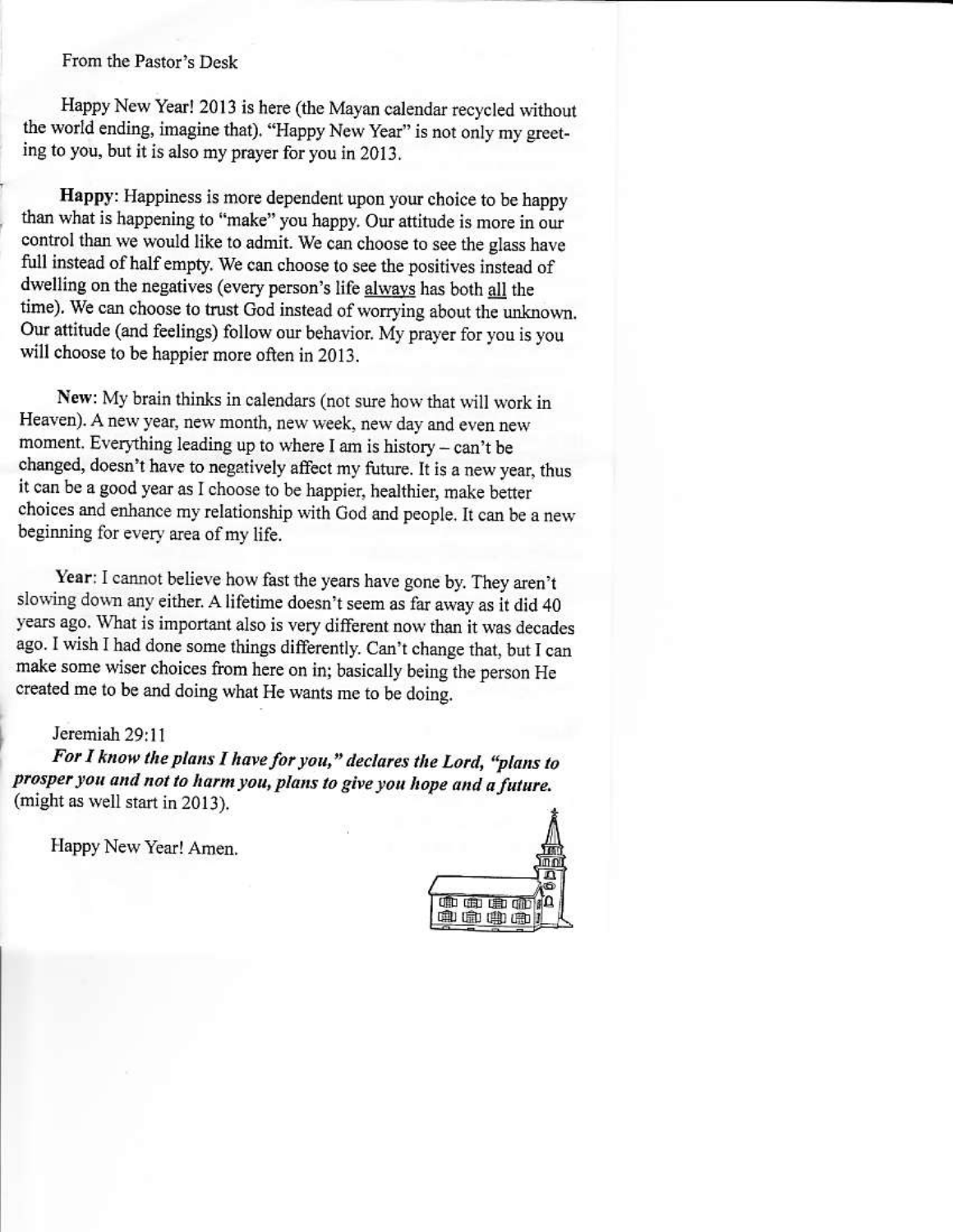#### "Prisoner for the Lord"

Paul wrote the book of Ephesians while in jail in the city of Ephesus, located in modern-day Turkey. He wanted them to think of themselves in a radically new way. Why not the new year to radically turn to Christ?

Chapter four identifies the followers as prisoners of the Lord. This is not literal, but if one is totally committed to a new way, it is a freely-given control.

"As a prisoner for the Lord, then, I urge you to live a life worthy of the calling you have received. Be completely humble and gentle; be patient, bearing with one another in love. Make every effort to keep the unity of the Spirit through the bond of peace. (and skipping to v. 13)... Until we all reach unity in the faith and in the knowledge of the Son of God and become mature, attaining to the whole measure of the fullness of Christ."

Well, this appears to be an impossible measure. Paul sets the bar very high. He is asking us to continually strive, to not give up, to try to be Christ-like again. I am the very worst, and I will try again. I have yelled at at least six people this year, but I will try again. I have tried to be kind, I hope to more than six people, and I will try again. The world is mean, Lord, but I will try again. I have made financial mistakes, emotional mistakes, physical mistakes, but I will try again.

How can we ever achieve complete unity and full maturity? There is no 100% to be understood; the bar is always before us. and even if we thought that we were getting there, yet how could we judge? But, we can uphold one another, as we do here, and keep ourselves as prisoners of the Word in Christ. A binding of our soul to the Lord.

Thanks Chrisann

Is there a hymn that you would like to sing? Just call the office, or slip a piece of paper into my slot. We will do it!

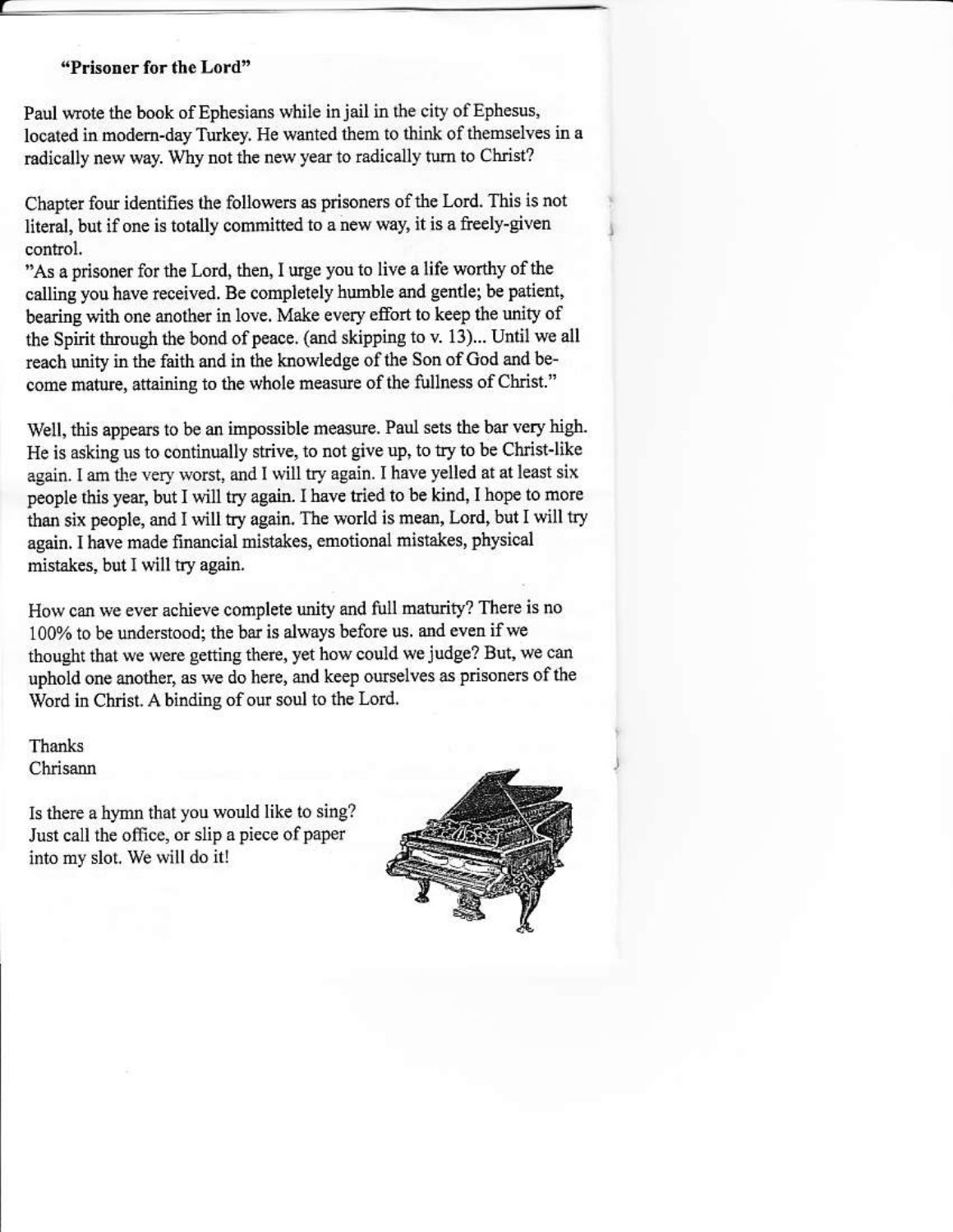#### **Lay Leader's Report**

As you read this, we will have embarked on a new year. Twelve months, 52 weeks, 365 days, 8,760 hours, 525,600 minutes, and 31,536,000 seconds will transpire during 2013. What will the new year hold for each of us? While we'd like to think we're fairly knowledgable about our future path, the truth is that the the future is unknowable. While we certainly can make our best plan and try to execute it, the truth is that anything could happen at any time. Contemplating these things can make us feel uncertain...even frightened - until we remember that we are AL-WAYS in God's hands. When we remember that he has a plan for us past, present, and future - then we can relax and take comfort that His love and guidance will see us through whatever tests, trials, and tribulations we may encounter. His unconditional love will always see us through; isn't that about as comforting as it gets? So, as we contemplate the months to come, Happy New Year - and Halleluiah!

Fred



#### **Happy 2013!**

It doesn't seem that long ago that we were embarking on a new millennium. Now, here we are, having survived the end of the world vet again, entering into another exciting year at Mayflower Church.

Morgan and Maggie will be resuming their confirmation studies this month. I hope to have this completed come spring. Ann and Linda have lots of interesting things planned for the younger children, as always.

We will be fixing lunches for Advent House in March, June, September, and December this year. We are always looking for volunteers to deliver the lunches, as packing them in my Jetta leaves Maggie strapped to the roof, and she hates that.

Stay tuned for another great year here at Mayflower! Liz

Happy New Year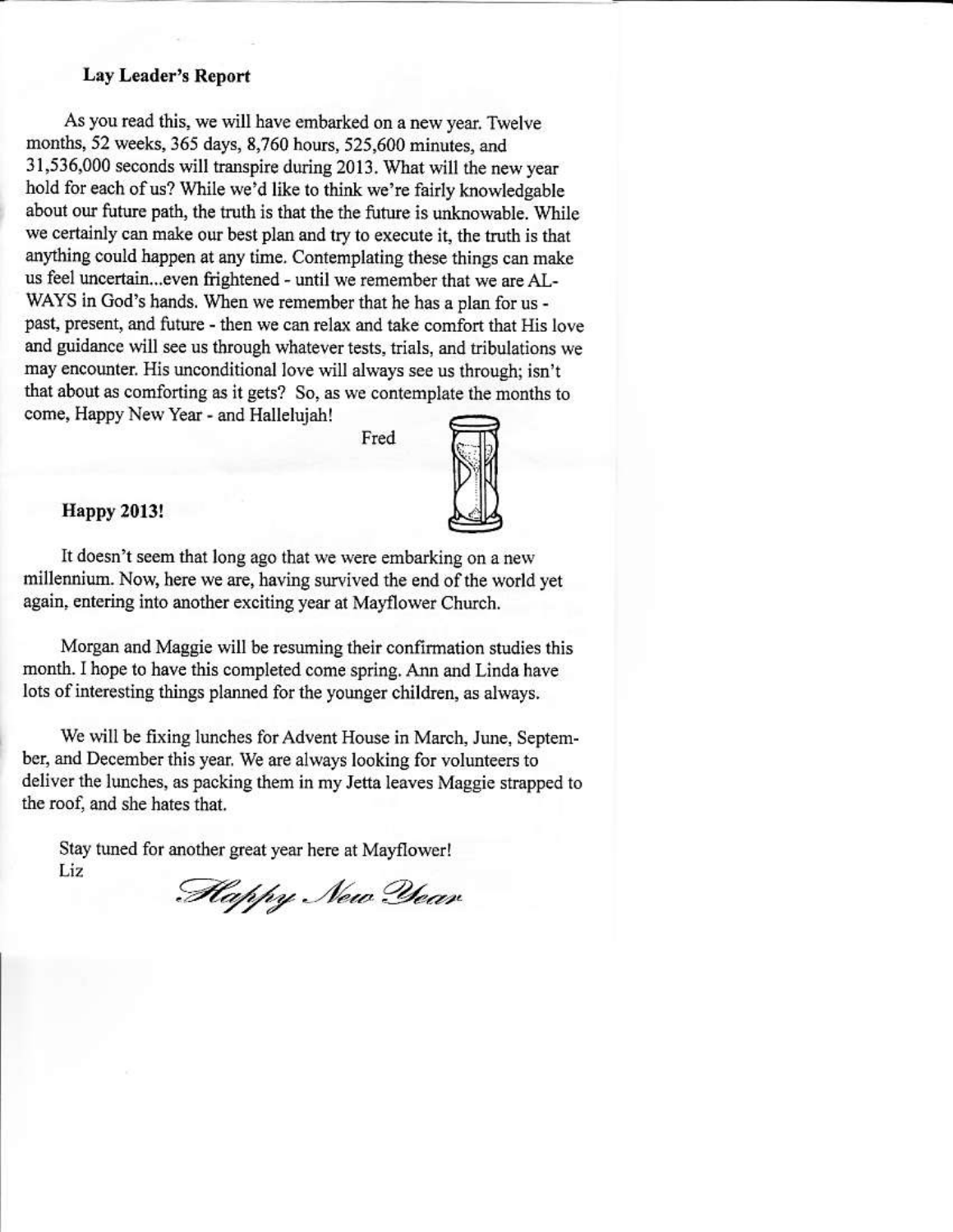#### Merry Christmas Mali

Due to an anonymous donation and your generous contributions throughout the month, particularly at last Sunday's dinner and caroling, we were able to raise over \$1,600 for the radio station supported by Tom and Lisa Seward's mission in Mali. Your generosity will mean a great deal to a struggling nation. God bless them and us as we continue this mission work together.



The Prudential Council.

#### **From the Editor**

Just a quick note to let you know that my email address will be changing at some point in the next month. I will be able to have messages forwarded from the cablespeed address until the end of January.

Cozette will have my new address in the office and it will also appear on the next newsletter. This is, of course, not by choice but rather the changes instituted by my email service provider. Change is good for us, right???!



Meredith Kennedy